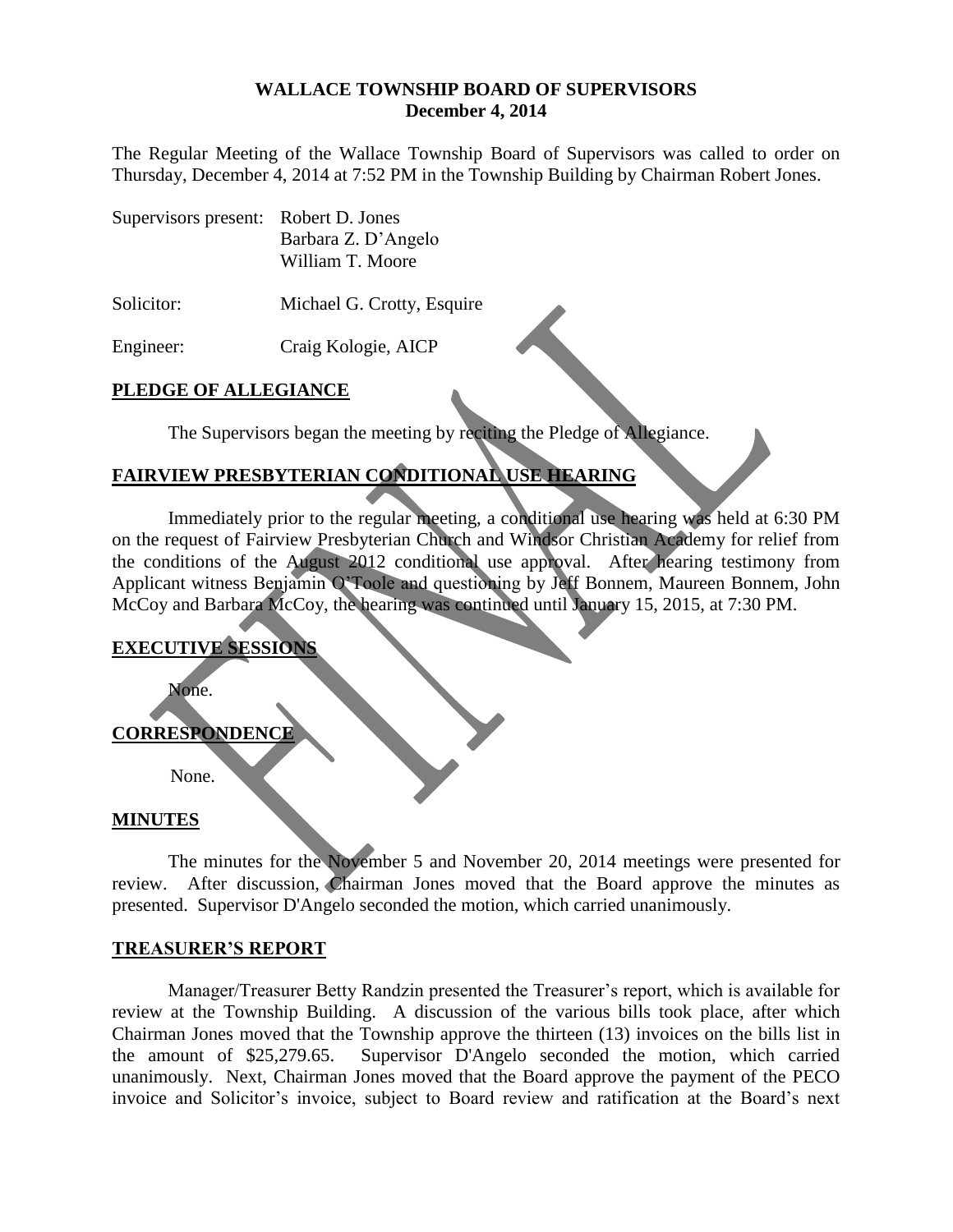meeting. Supervisor D'Angelo seconded the motion, which carried unanimously. Next, Chairman Jones moved that the Board approve the PLGIT invoice in the amount of \$12,530.91. Supervisor D'Angelo seconded the motion, which carried unanimously. Lastly, Chairman Jones moved that the Township approve the payment of the premium for PIRMA in the amount of \$41,541 for liability and other coverages. Supervisor D'Angelo seconded the motion, which carried unanimously.

## **PENNSYLVANIA STATE POLICE**

Chairman Jones read the report provided by the Pennsylvania State Police. Thirty-seven (37) incidents were reported for the month of November in the Township. A copy of the report is available at the Township building.

# **GLEN MOORE FIRE COMPANY/ WESTWOOD & ELVERSON AMBULANCE**

GMFC Captain Mike King provided the report of the Fire Company. GMFC handled twenty-one (21) calls in November, eight (8) of which were in Wallace. He also introduced his father, Richard King, who will serve as president of the fire company in 2015. Elverson Ambulance responded to nine (9) calls in the Township for the month of November.

# **EMC**

No report.

**DARC**

No report.

# **PARK AND RECREATION BOARD**

No report. Manager/Treasurer Randzin noted that the tree lighting ceremony would take place on December 6<sup>th</sup>.

# **HISTORICAL COMMISSION/TOWNSHIP ARCHIVIST**

Bonnie Radford was present on behalf of the Historical Commission. She had no report, but noted that the Commission is waiting for the Planning Commission to complete its review of Article X of the Zoning Ordinance. With respect to the Archivist, Supervisor Moore noted that the plaque listing all of the former supervisors is on display at the Township building.

# **TRAILS PRESERVATION BOARD**

No report.

**EAC**

No report.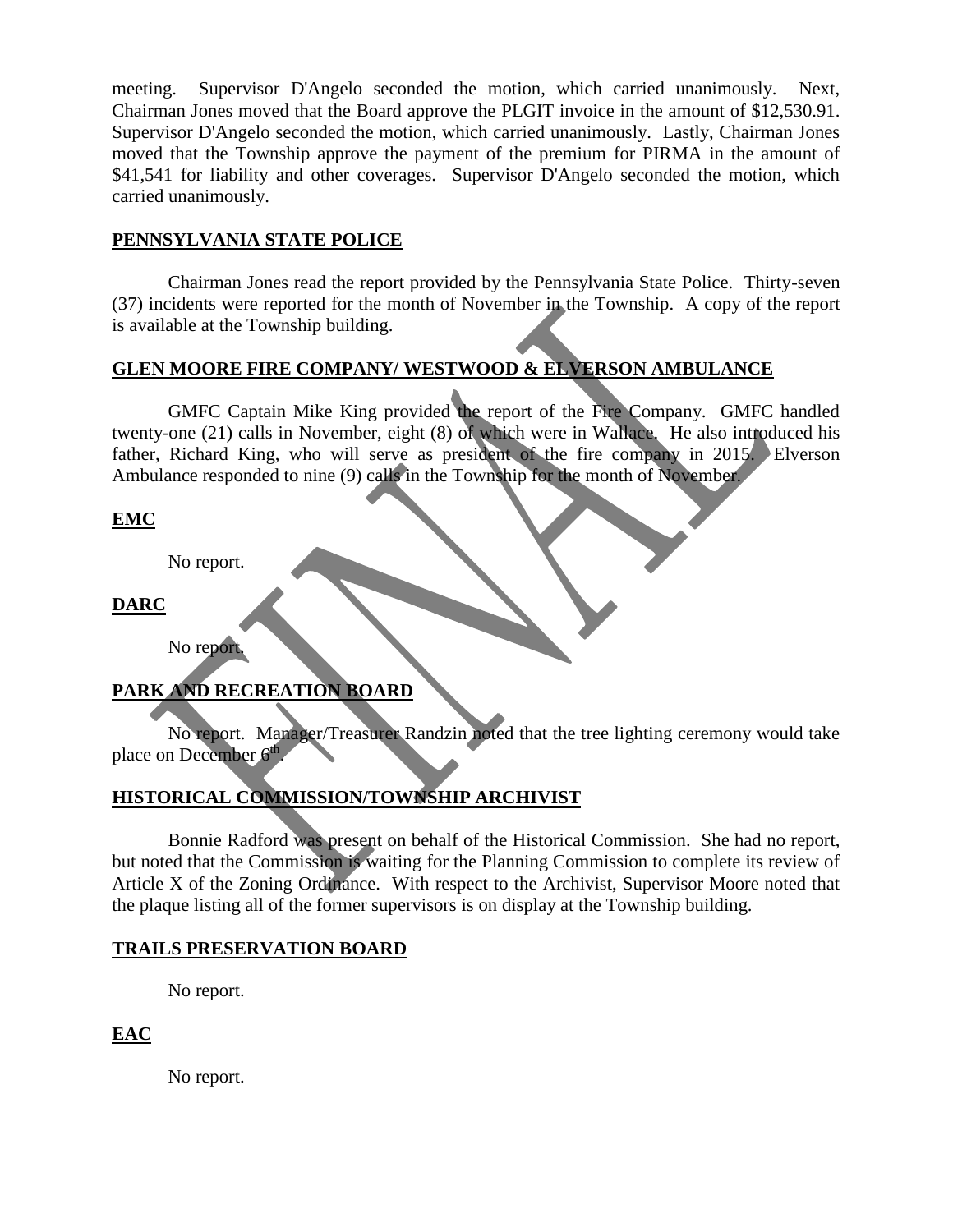# **GLENMOORE VILLAGE ENHANCEMENT COMMITTEE**

Supervisor D'Angelo noted that a site walk was held through the Authority property for consideration of the possible trail locations. Various areas were flagged on site, and the Authority and GMVEC will continue to discuss. The Township Engineer will work with the Solicitor in revising the draft easement agreement for the Board's further consideration. Otherwise, Scott Juenger of the GMVEC provided an update on the Committee's meeting on December 8 and inquired as to the school zone sign in front of the elementary school.

# **AUTHORITY**

No additional report.

## **PLANNING COMMISSION**

Supervisor Moore noted that the Planning Commission is continuing to work on the Comprehensive Plan, the Property Maintenance Ordinance and the ordinance to amend the sign provisions in the Zoning Ordinance. An extension has been submitted for the Comprehensive Plan grant (through June 13, 2015).

## **OLD BUSINESS**

- a. VPP Grant Comprehensive Plan: As noted above, the Planning Commission is continuing its review.
- b. Ray Park/GGS: No report.
- c. Indiantown Schoolhouse: No further report.
- d. Township Municipal and Maintenance Buildings: Supervisor Moore noted that he would like to further explore additional security for the Maintenance Building. A discussion was also held as to incorporating security cameras at Wagenseller Park given the recent vandalism.

### **NEW BUSINESS**

- a. Brandywine Archery Club: John Williams of the BAC was present to provide its report. Two (2) deer were harvested from Ray Park and one (1) deer was harvested from Howson Park.
- b. Brandywine Hill: Greg Graham was in attendance on behalf of Rouse Chamberlin, which has offered the road improvements in the Brandywine Hill development for dedication. Rouse also requests the release of the remaining financial security for the project. The Township Engineer has reviewed the improvements and the escrow release, with a recommendation that both be approved (per its December 3, 2014 review letter). Rouse has submitted liquid fuels-in-lieu-of payment for the 2014-2015 winter and has submitted a separate escrow to address any seeding/landscaping in the spring. After discussion, Chairman Jones moved that the Township approve Resolution 2014-10\_\_ to